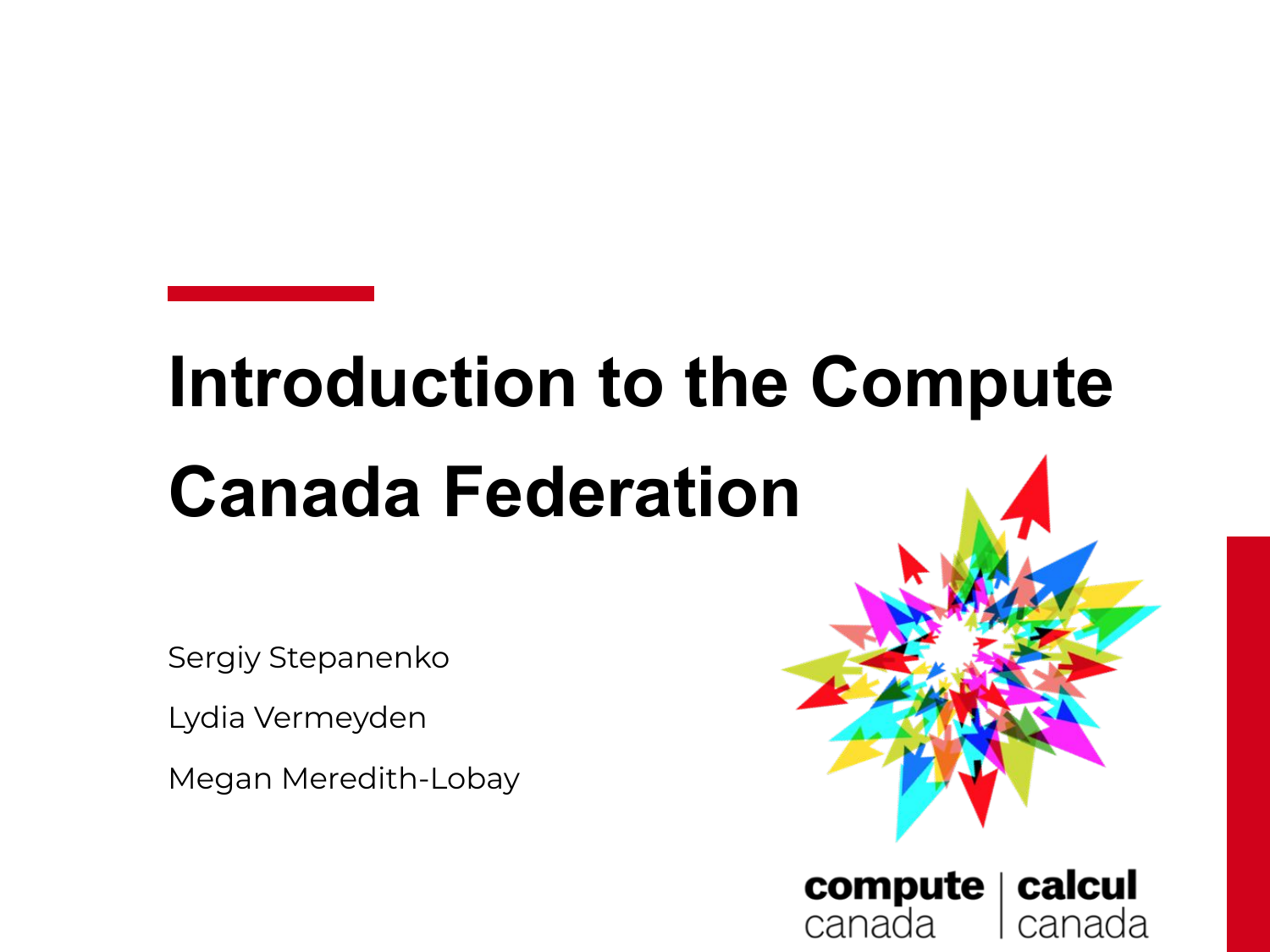

Compute Canada is a not-for-profit organization funded by the Canadian Foundation for Innovation and supported by regional partnerships to provide the **essential digital infrastructure for industry and researchers in Canada.**

Our ~**200 staff are world class experts** and **train thousands of researchers** a year in computation and big data analytics - **ensuring we produce knowledge experts for competitive industries.**



l canada

canada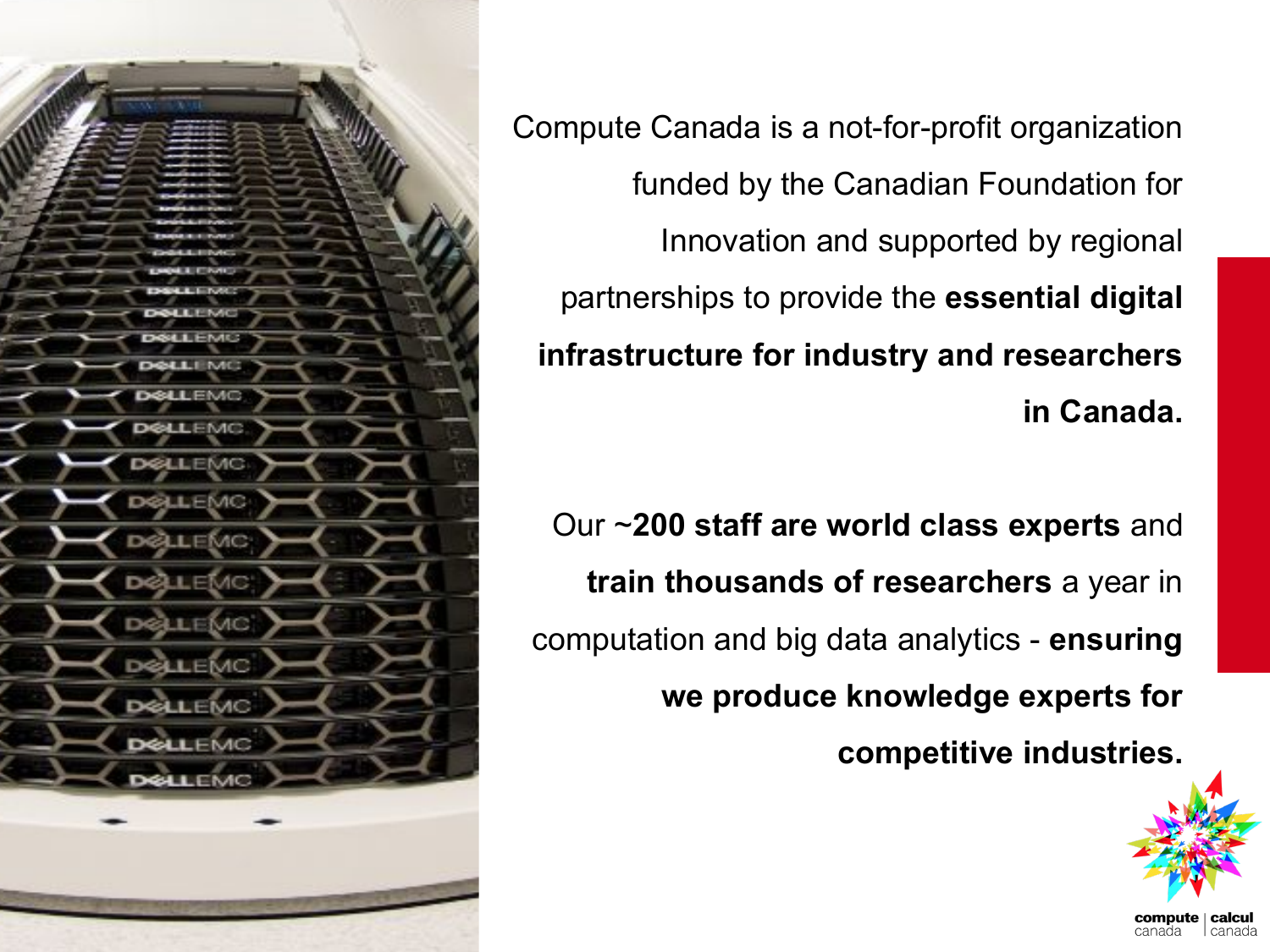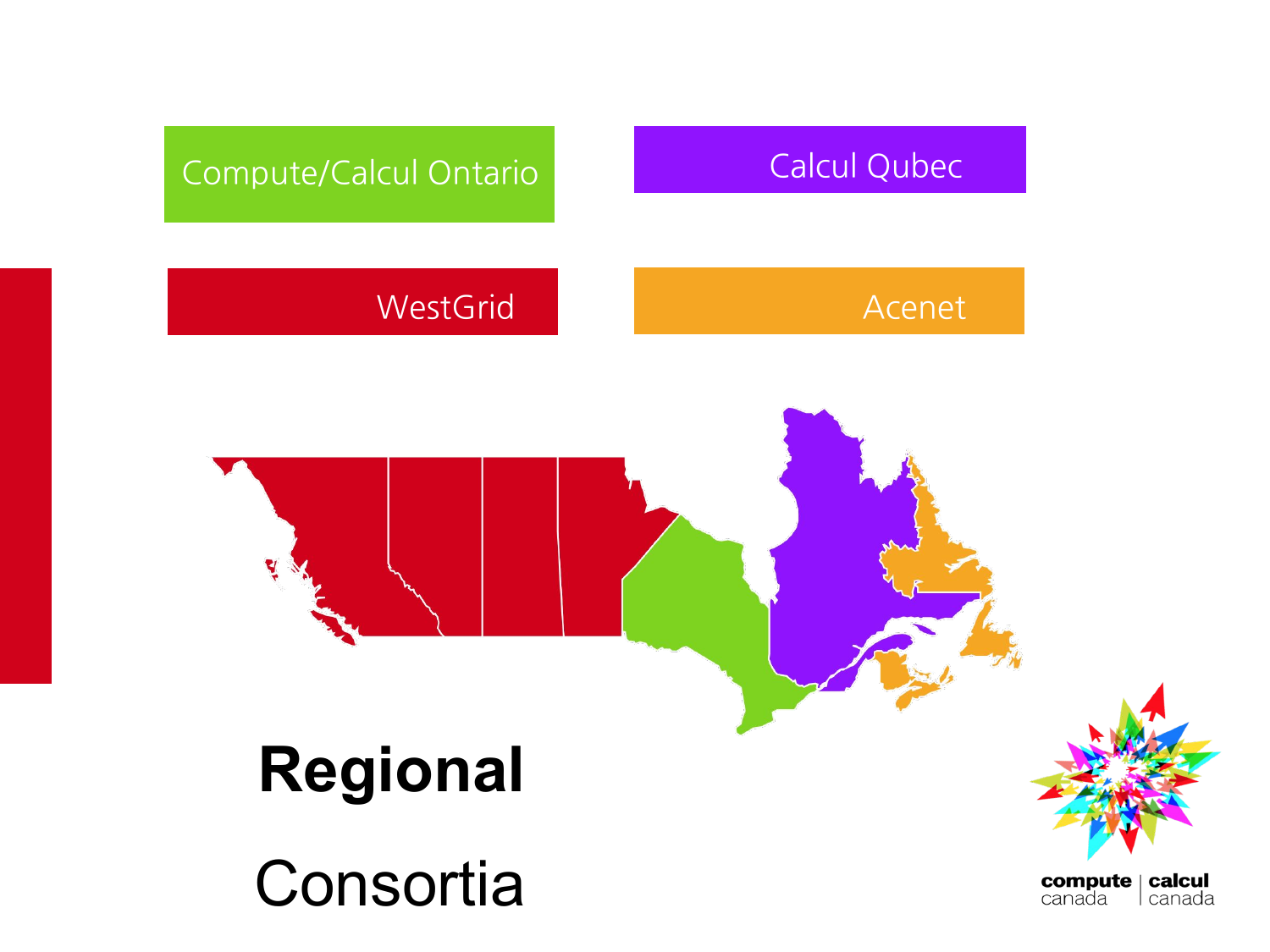# **Supporting Research**

**Resources** 

Services

Expertise

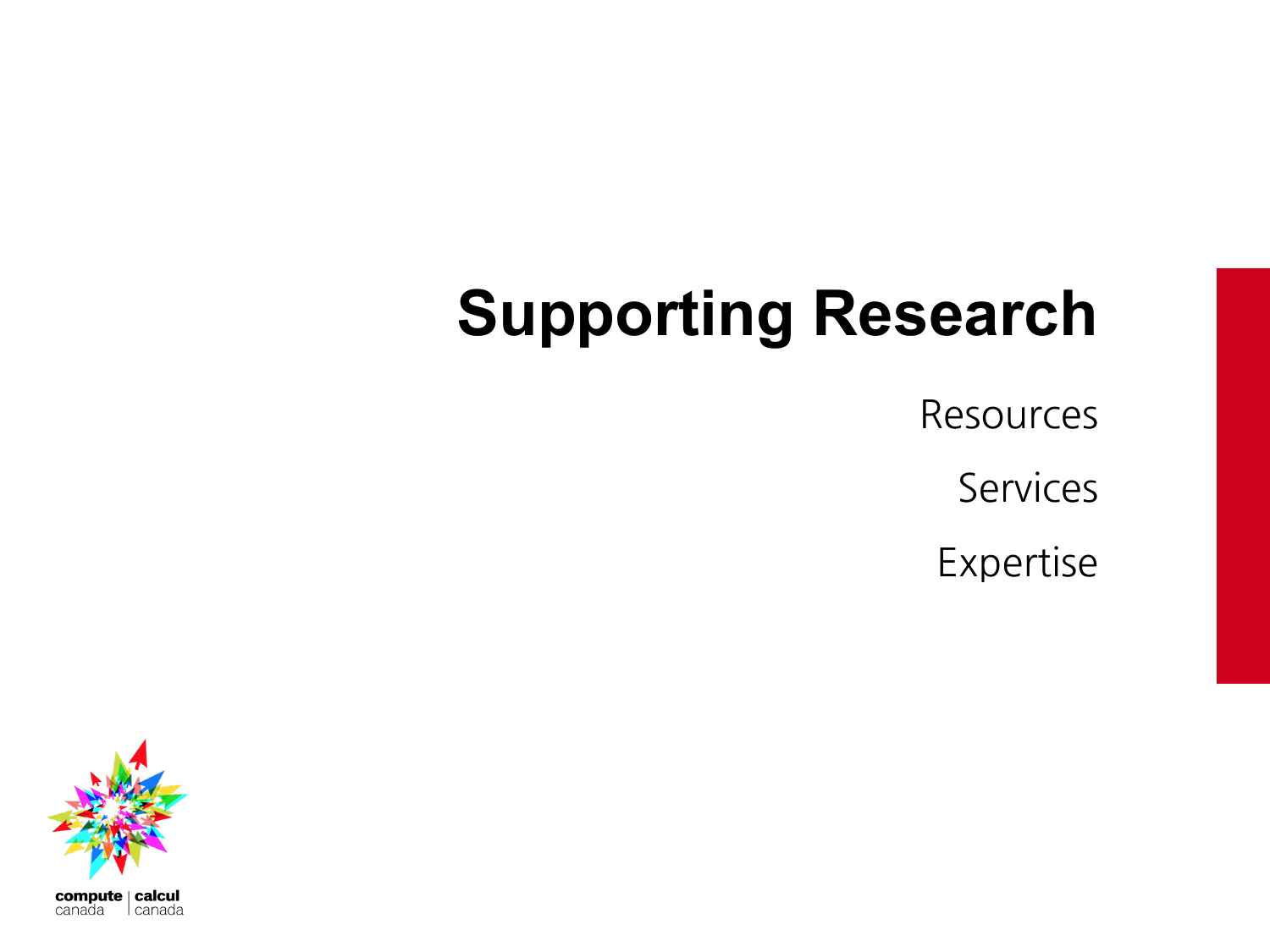#### Resources

- High performance, big data and GPU computing and storage
- [Cloud](https://www.computecanada.ca/research-portal/national-services/compute-canada-cloud/) environment development space and storage that includes an outward facing IP address
- Data storage and backup systems provide stability and security options over your desktop





l canada

canada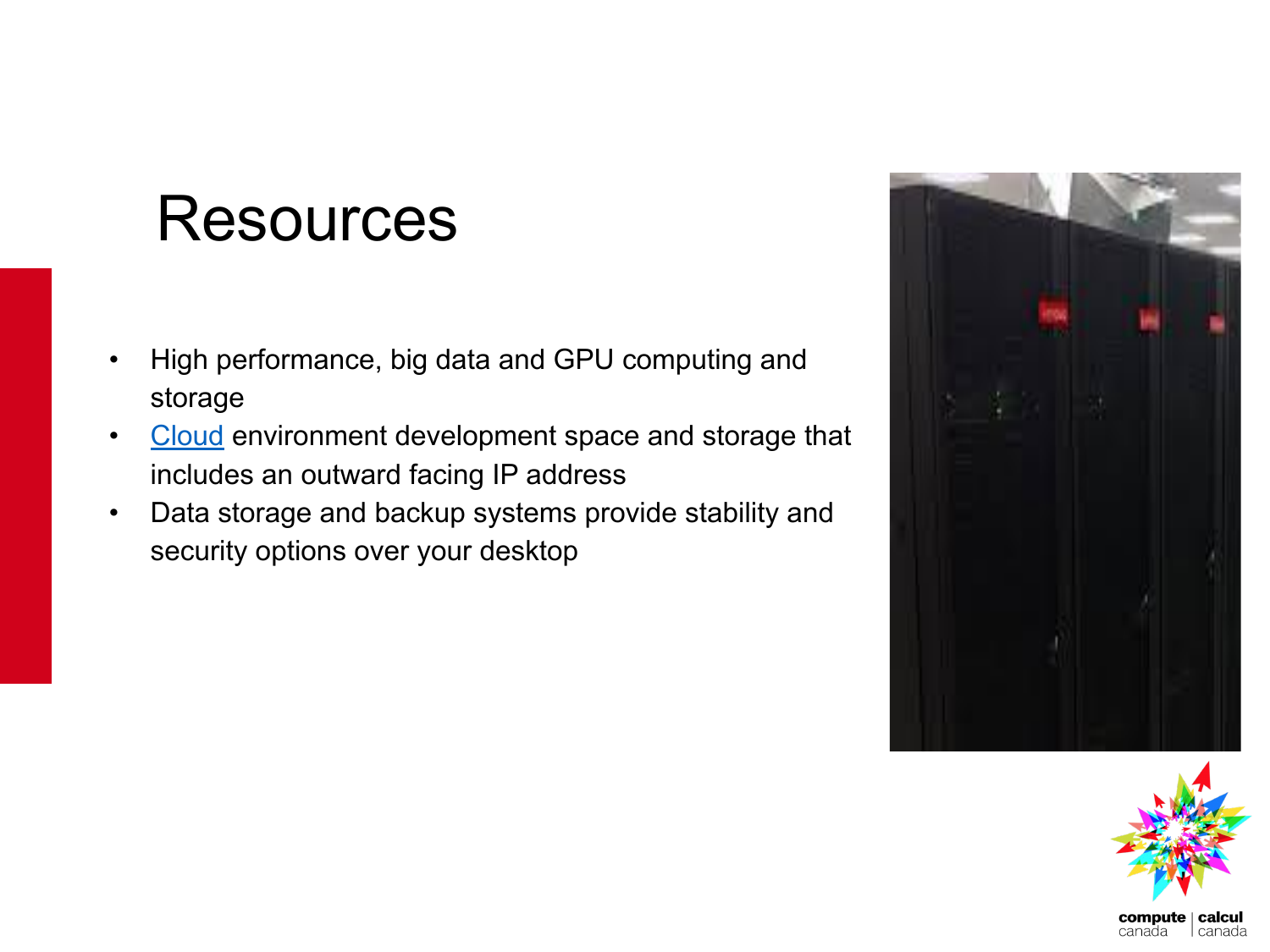

**Beluga** - CPU, GPU, Storage

# High Performance



**Graham** - CPU, GPU, Storage, Cloud

# **Compute**

**National Systems** 







**Cedar** - CPU, GPU, Cloud, Storage





**Arbutus** - Cloud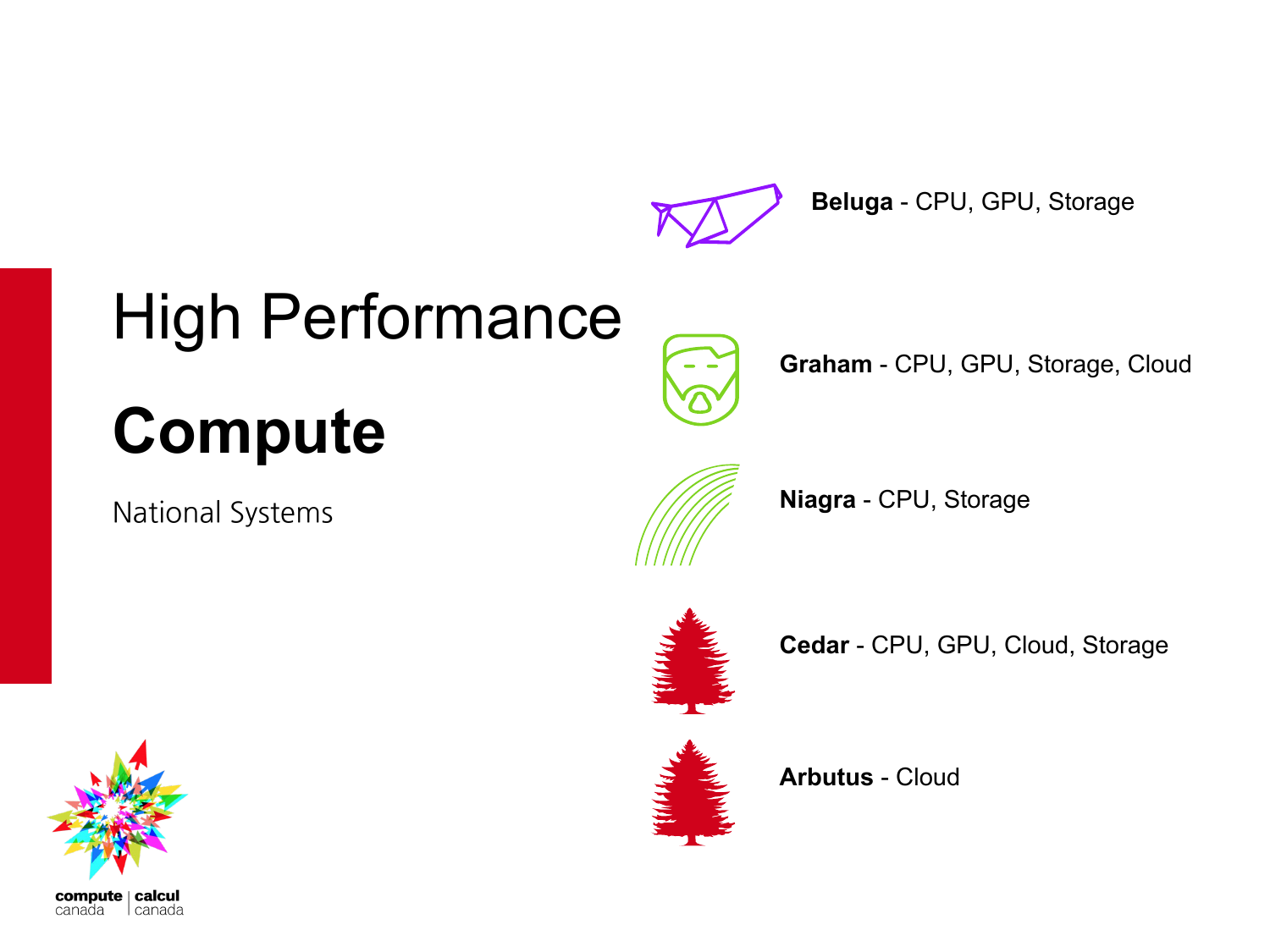#### **Services**

•Training

•Centralized software stack

•NextCloud

• Specialized Data Portals - i.e., Jupyter

Hub

**•FRDR Collaboration** 

•Globus File Transfer

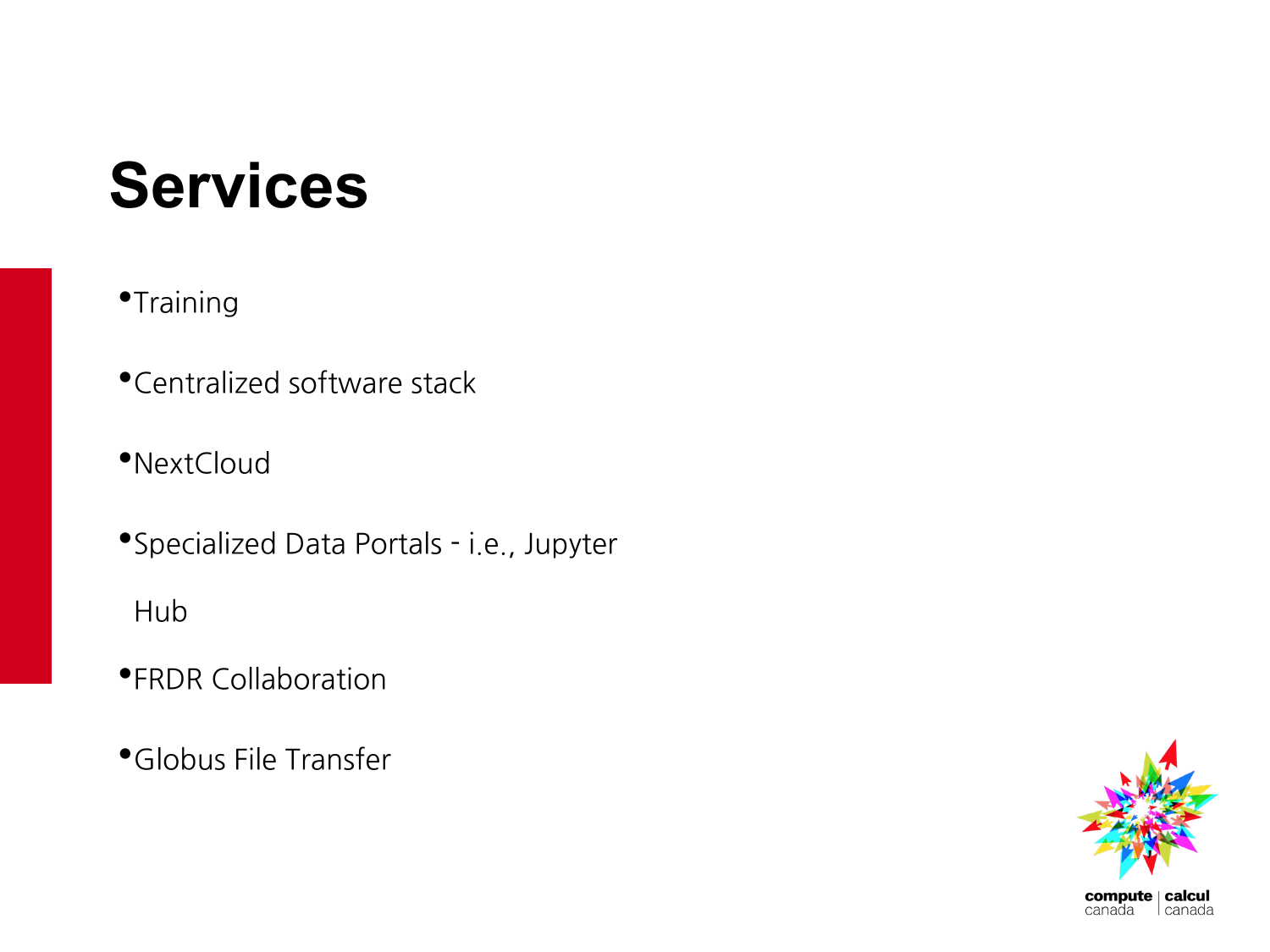**Discipline specific training**



*The Carpentries*



**High** Performance **Computing Carpentry** 

# **Training**

Regional and National







*Visualization*

**Summer** 

**Schools**



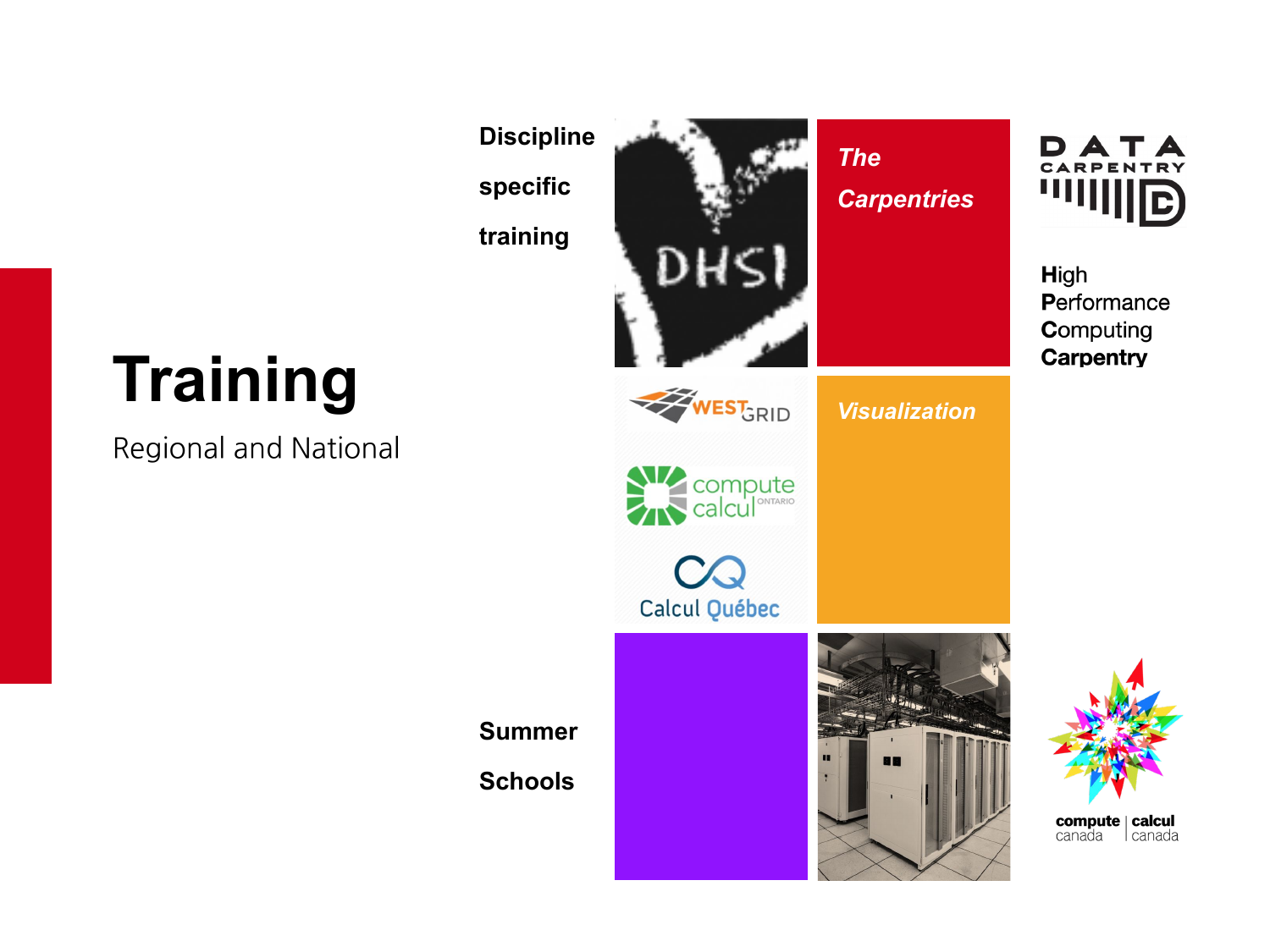#### **Expertise**

- **•Consultation** Helping to determine the resources needed
- •Designing, optimizing and troubleshooting computer code
- *•Customizing tools*
- *\*Specialized support is available for a range of disciplines*
- · Visualization specialist
- •Cybersecurity

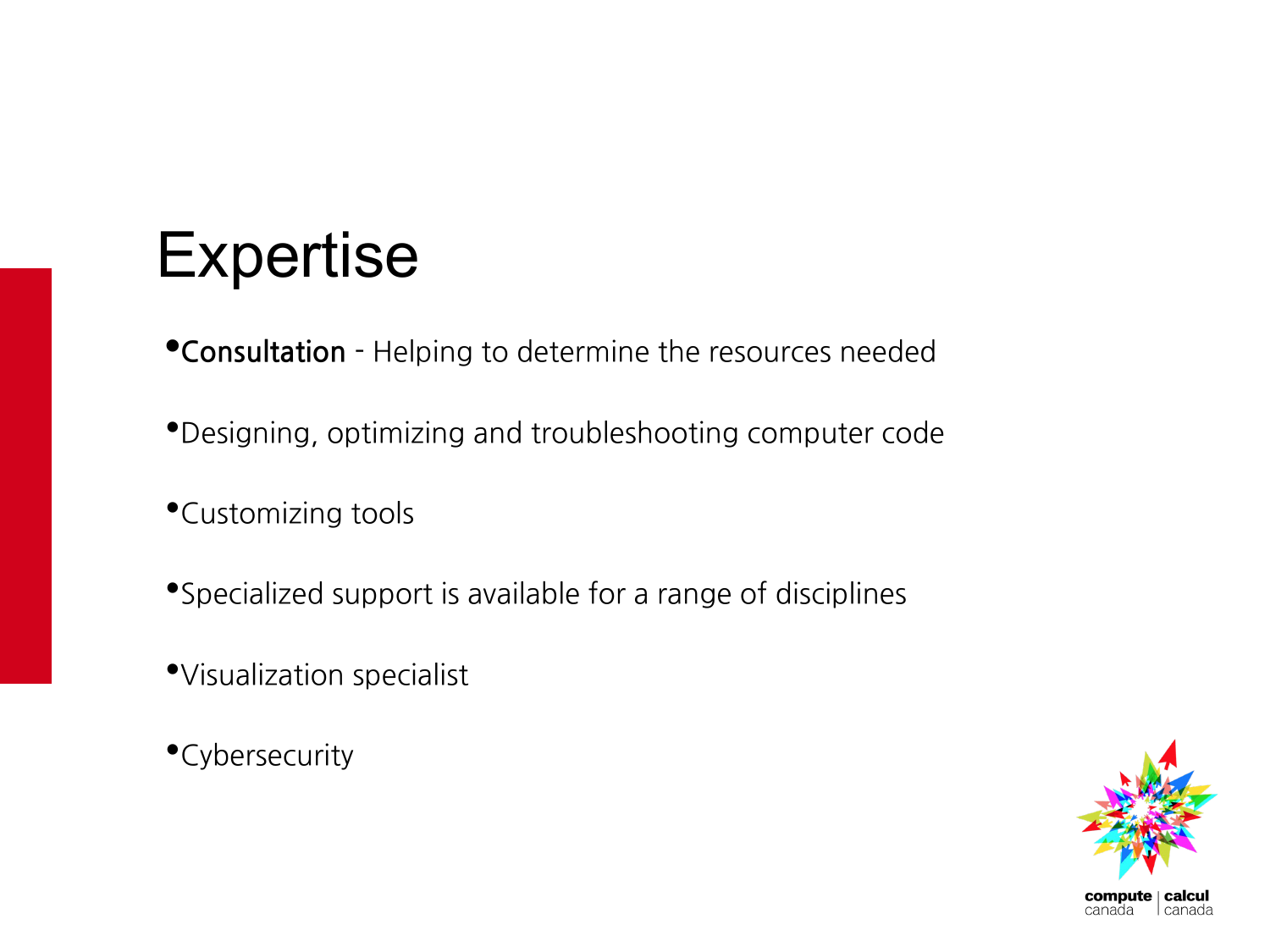# HSS Support

•Humanities and Social Sciences experts in WestGrid and Acenet

- •A National Humanities and Social Sciences team with domain and technical experts located at sites across the country.
- •HSS targeted training courses including Software and Data Carpentry
- Support for Digital Humanities Summer Institute

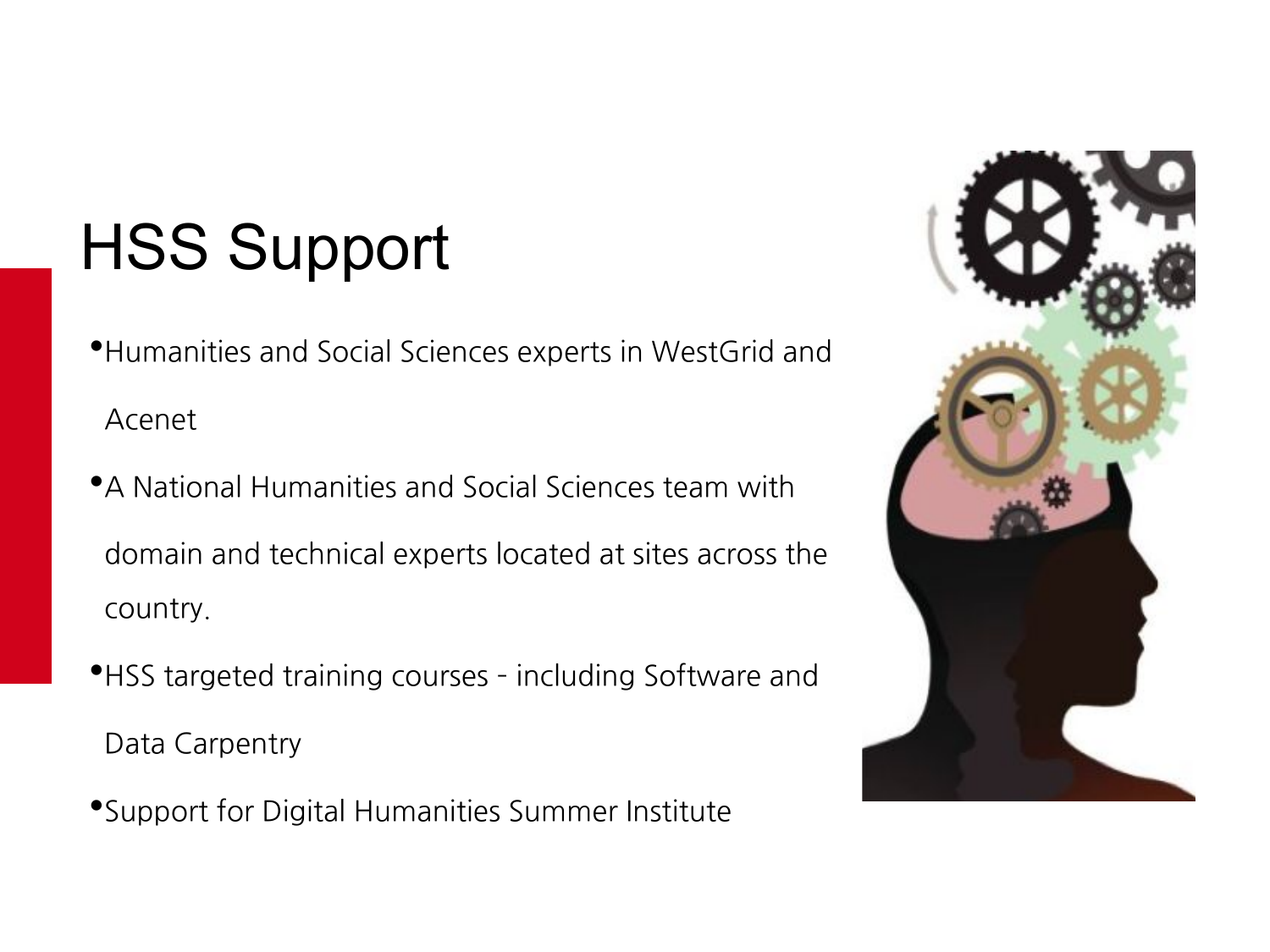### **Getting Access**

How do I access the resources, services, and expertise?

**<https://www.computecanada.ca/home/>[support@computecanada.ca](mailto:support@computecanada.ca)**

| <b>Resources</b>                                                                                                                                       | <b>Services</b>                                                                                          | <b>Expertise</b>                                                                               |
|--------------------------------------------------------------------------------------------------------------------------------------------------------|----------------------------------------------------------------------------------------------------------|------------------------------------------------------------------------------------------------|
| <b>•RAS</b> - On-Demand<br><b>•RAC</b> - yearly<br><b>• Resources for Research</b><br>Groups (RRG)<br><b>• Research Platforms and</b><br>Portals (RPP) | <b>•CCF Wiki</b><br><i>•Disciplinary Support</i><br>•Software<br>• Special support, i.e.<br><b>COVID</b> | •Visit Consortia websites<br>• Visit disciplinary support<br>wiki<br>• Attend training courses |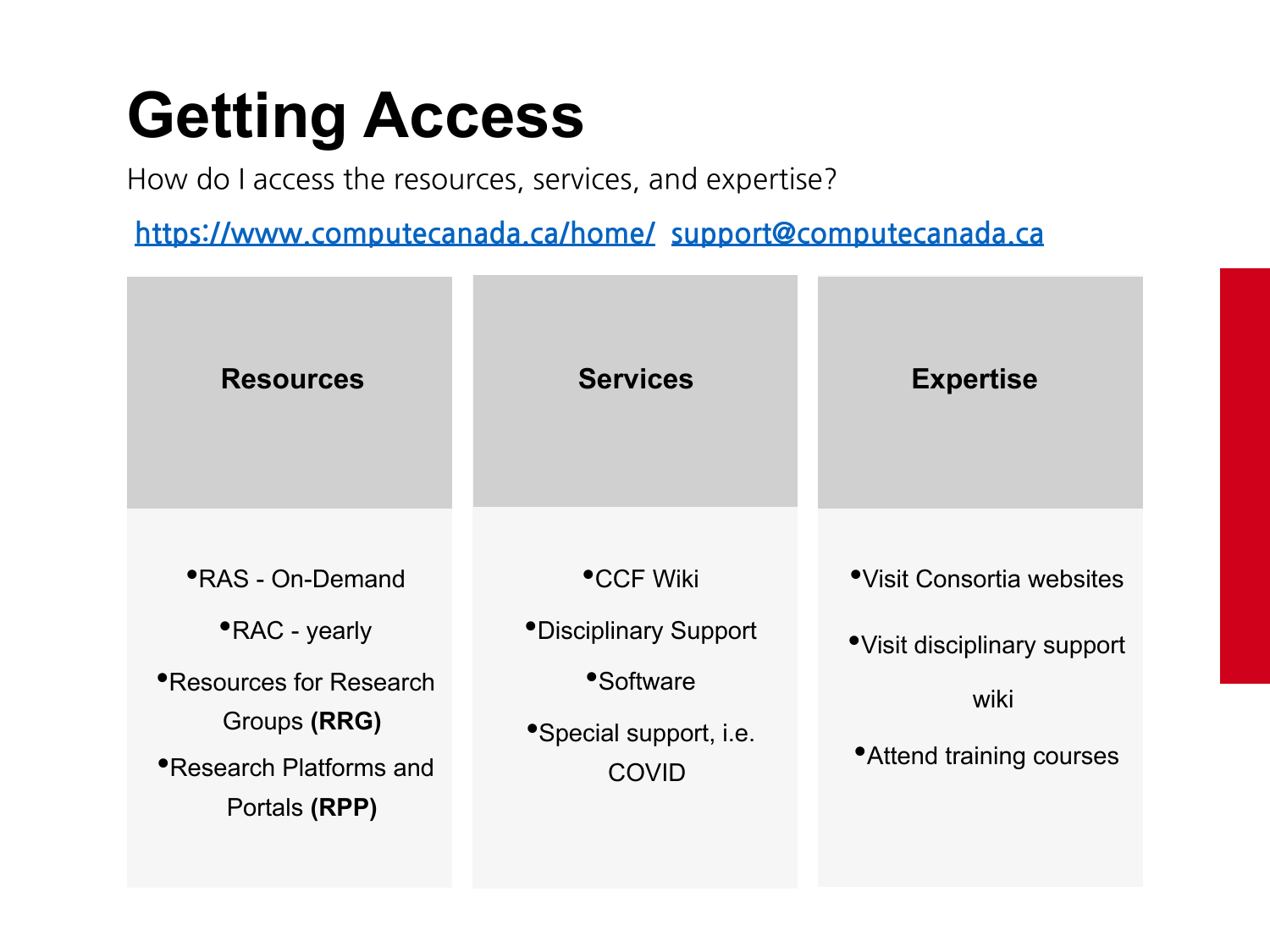# **Recipe for an efficiency**

How to get the most out of resources and services you get?



- Advanced Research Computing, as anything else in our lives, benefits from standards, rules and sets of best practices
- **Data** are both: a resource and a product for Advanced Research Computing
- Achieving research goals depends, substantially, on our ability to properly use tools and resources, in our disposal
- **Research Data Management** is one of the most important and the most challenging aspects of computing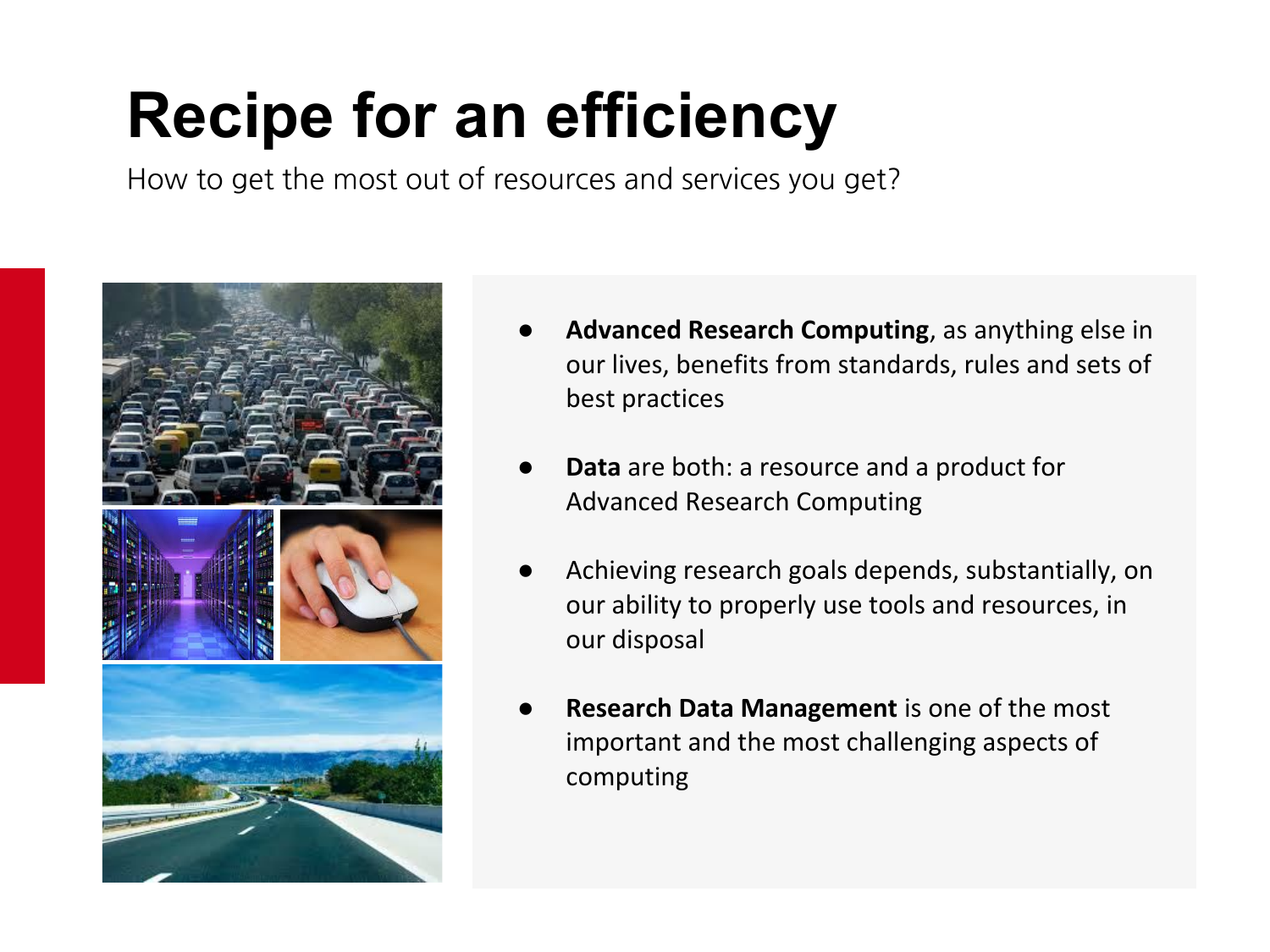## **Research Data management**

Best practices to help you stay in control

- Start planning data storage, processing and access **long before** you have any data, so when you do -- you are prepared.
- Set and maintain practices for data collection and access that are **consistent**, **easy to understand** and follow.
- As data sets and their number grow **larger** over time -- your ability to manipulate them **diminishes**. Implement sustainable and scalable mechanisms at the beginning, so you only manipulate them -- not data itself.
- Do not **move** or **copy** data if it can be **avoided**. Plan data **storage** to be, where data are being **processed** en mass. What looks like a trivial task of managing hundreds of files becomes a challenge with thousands and a nightmare -- with millions.